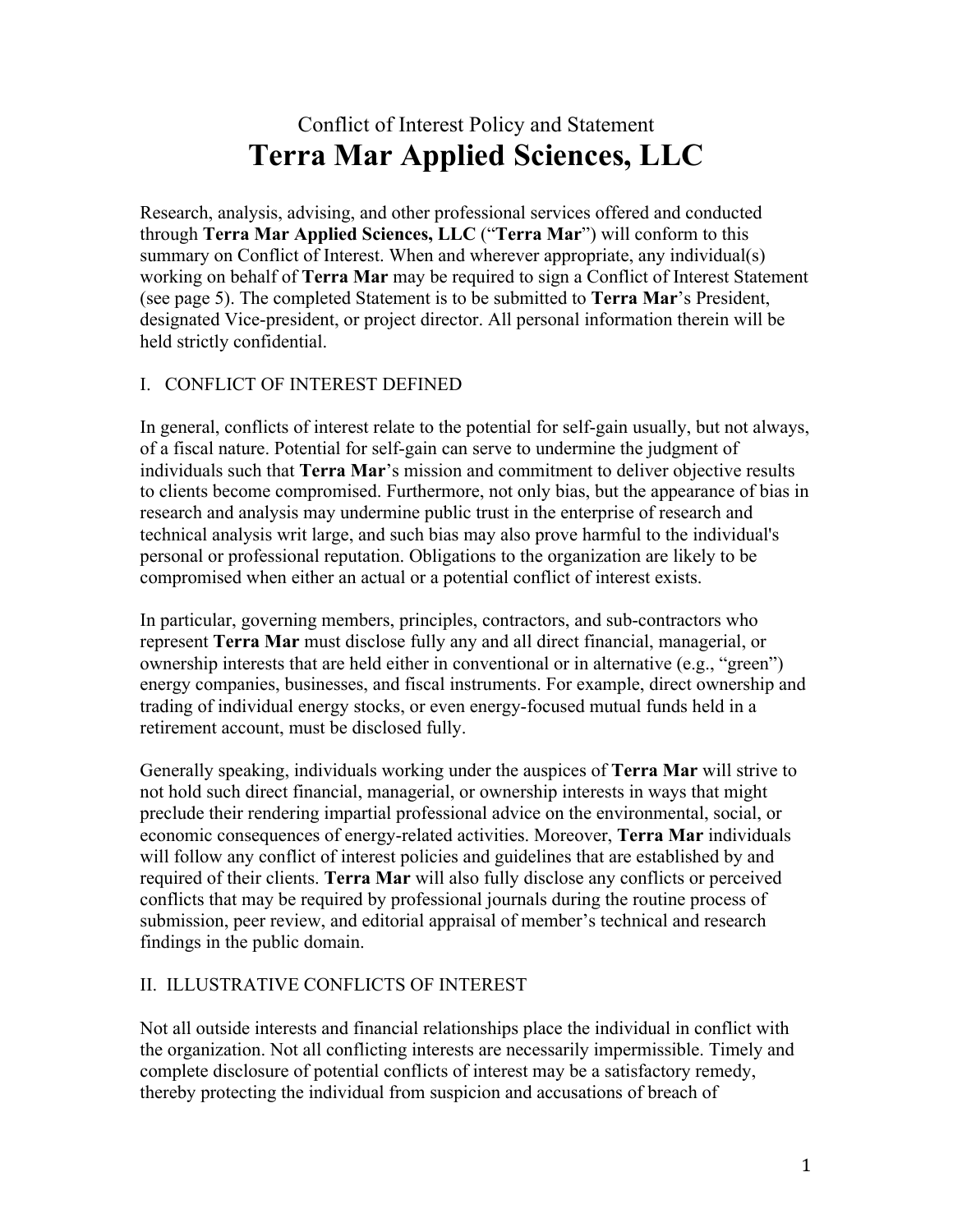professional integrity. Below is an illustrative list of situations and actions that should be disclosed because they might be viewed as potential conflicts of interest.

- 1. Influencing the negotiation of contracts between **Terra Mar** and outside organizations with which the individual has a financial interest or other relationship.
- 2. Accepting gratuities or special favors from companies or individuals who might be affected by the individual's judgment in the course of his/her business association with **Terra Mar**.
- 3. Giving well-paid lectures for companies or organizations whose economic or political interests might be affected by the individual's evaluative work in the course of his/her business association with **Terra Mar**.
- 4. Undertaking evaluative research as a consultant when the individual or the individual's immediate family has a financial, managerial, or ownership interest in the company sponsoring the research, or in the company advocating a particular regulatory or statutory outcome.
- 5. Purchasing by the individual, with the costs to be paid or reimbursed by a federal, state, or local government entity, of equipment, instruments, or supplies from a firm in which the individual has a significant financial or other interest.
- 6. Hiring, or influencing the hiring of, a member of the individual's family as a participant on a **Terra Mar** project.

The above examples are by no means exhaustive of all situations that may conceivably arise. Nevertheless, they are exemplary of some categories of potential conflicts of interest that must be disclosed, foresworn, or otherwise resolved prior to the conflict materializing during the course of **Terra Mar**'s routine business conduct and forging of project relationships.

### III. PROCEDURES FOR CONFLICT OF INTEREST

### A. *Duty to Disclose*

In connection with any actual or possible conflict of interest, an interested person must disclose the existence of the financial interest and be given the opportunity to disclose all material facts to at least one **Terra Mar** director or member having the delegated powers relevant to the proposed transaction or arrangement.

### B. *Determining Whether a Conflict of Interest Exists*

After disclosure of the financial interest and all material facts, and after any discussion with the interested person, he/she shall leave the deliberative meeting while the determination of a conflict of interest is discussed and voted upon. The remaining **Terra**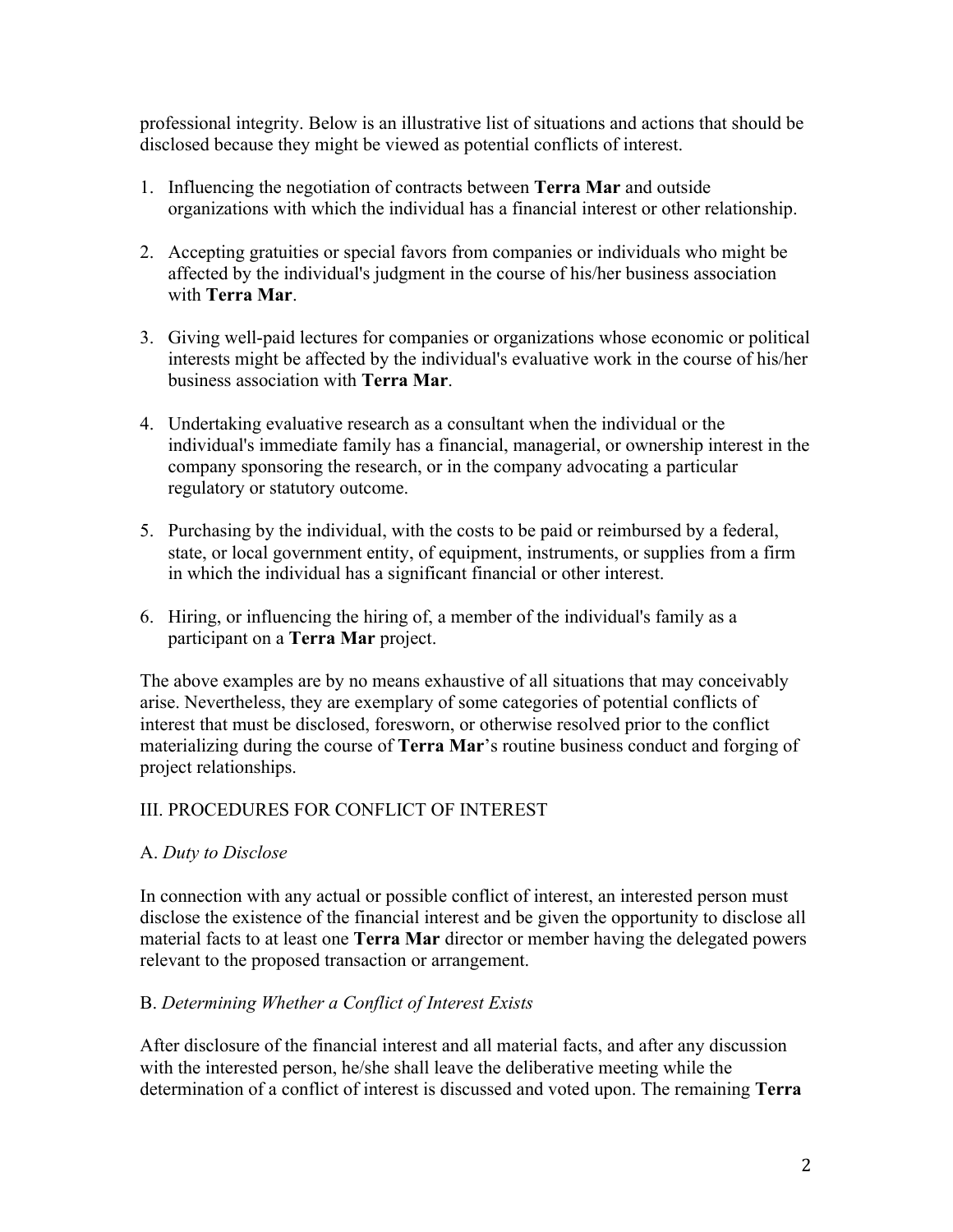**Mar** directors or members shall then make a determination if any conflict of interest exists.

## C. *Procedures for Addressing the Conflict of Interest*

1. An interested person may make a presentation at the meeting of **Terra Mar** members, but after the presentation, he/she shall leave the meeting during the discussion of, and the vote on, the transaction or arrangement involving the possible conflict of interest.

2. The chairperson of the meeting of members shall, if appropriate, appoint a disinterested person or committee to investigate alternatives to the proposed transaction or arrangement.

3. After exercising due diligence, the voting member(s) of **Terra Mar** shall determine whether the organization can obtain with reasonable efforts a more advantageous transaction or arrangement from a person or entity that would not give rise to a conflict of interest.

4. If a more advantageous transaction or arrangement is not reasonably possible under circumstances not producing a conflict of interest, the presiding members shall determine by a majority vote whether the transaction or arrangement is in **Terra Mar**'s best interest, for its own benefit, and whether it is fair and reasonable. In conformity with the above determination **Terra Mar** shall make its decision as to whether to enter into the transaction or arrangement.

### D. *Violations of the Conflicts of Interest Policy*

1. If the presiding **Terra Mar** member(s) have reasonable cause to believe a fellow member has failed to disclose actual or possible conflicts of interest, it shall inform the member of the basis for such belief and afford that member an opportunity to explain the alleged failure to disclose.

2. If, after hearing the member's response and after making further investigation as warranted by the circumstances, the presiding members determine that the fellow member has failed to disclose an actual or possible conflict of interest, it shall take appropriate corrective action(s).

### IV. RECORDS OF PROCEEDINGS

The minutes of the members who have been vested powers by and through **Terra Mar Applied Sciences, LLC**, shall contain:

A. The names of the persons who disclosed or otherwise were found to have a financial interest in connection with an actual or possible conflict of interest, the nature of the financial interest, any action taken to determine whether a conflict of interest was present, and the presiding members' decision as to whether a conflict of interest in fact existed.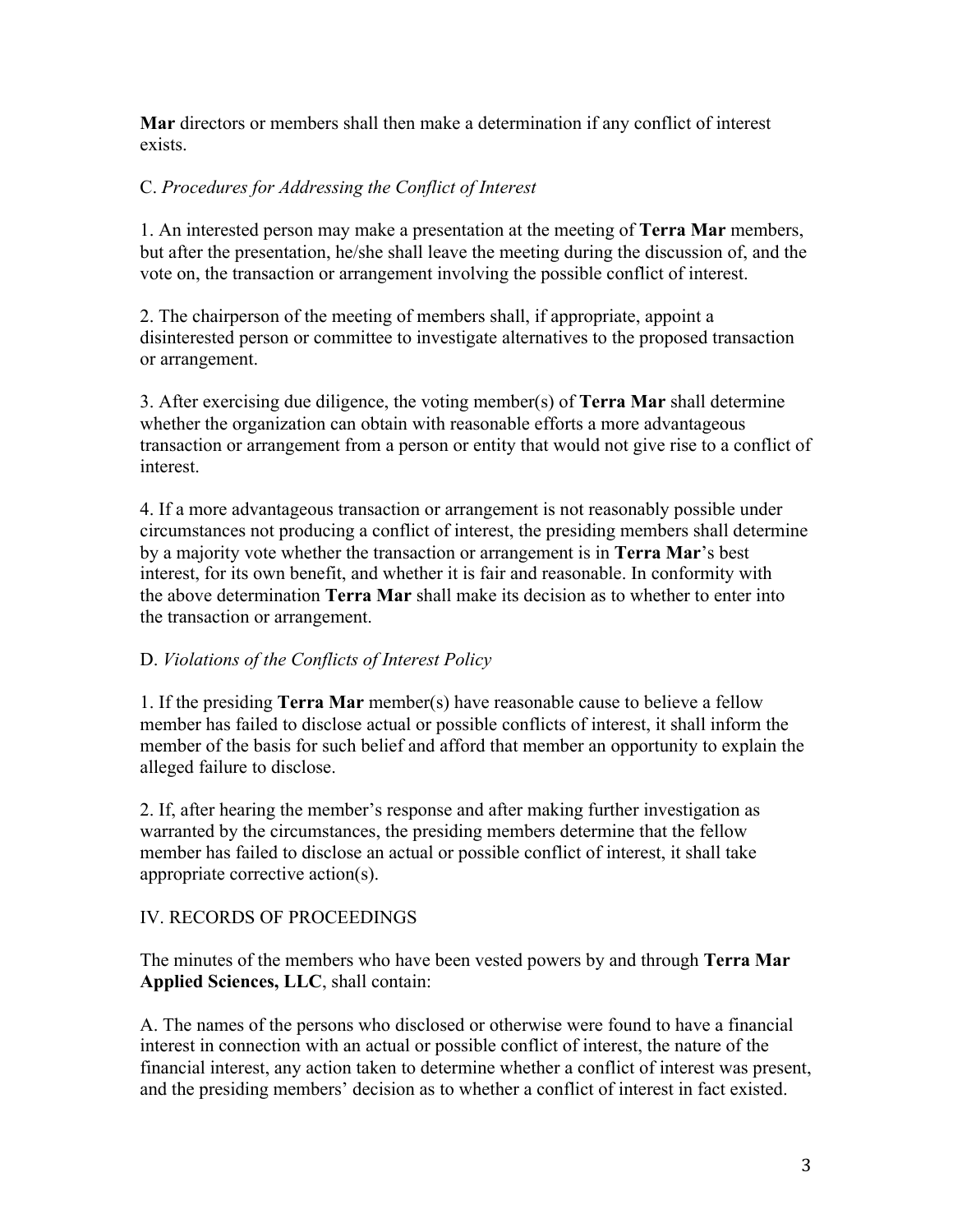B. The names of the persons who were present for discussions and votes relating to the transaction or arrangement, the content of the discussion, including any alternatives to the proposed transaction or arrangement, and a record of any votes taken in connection with the proceedings.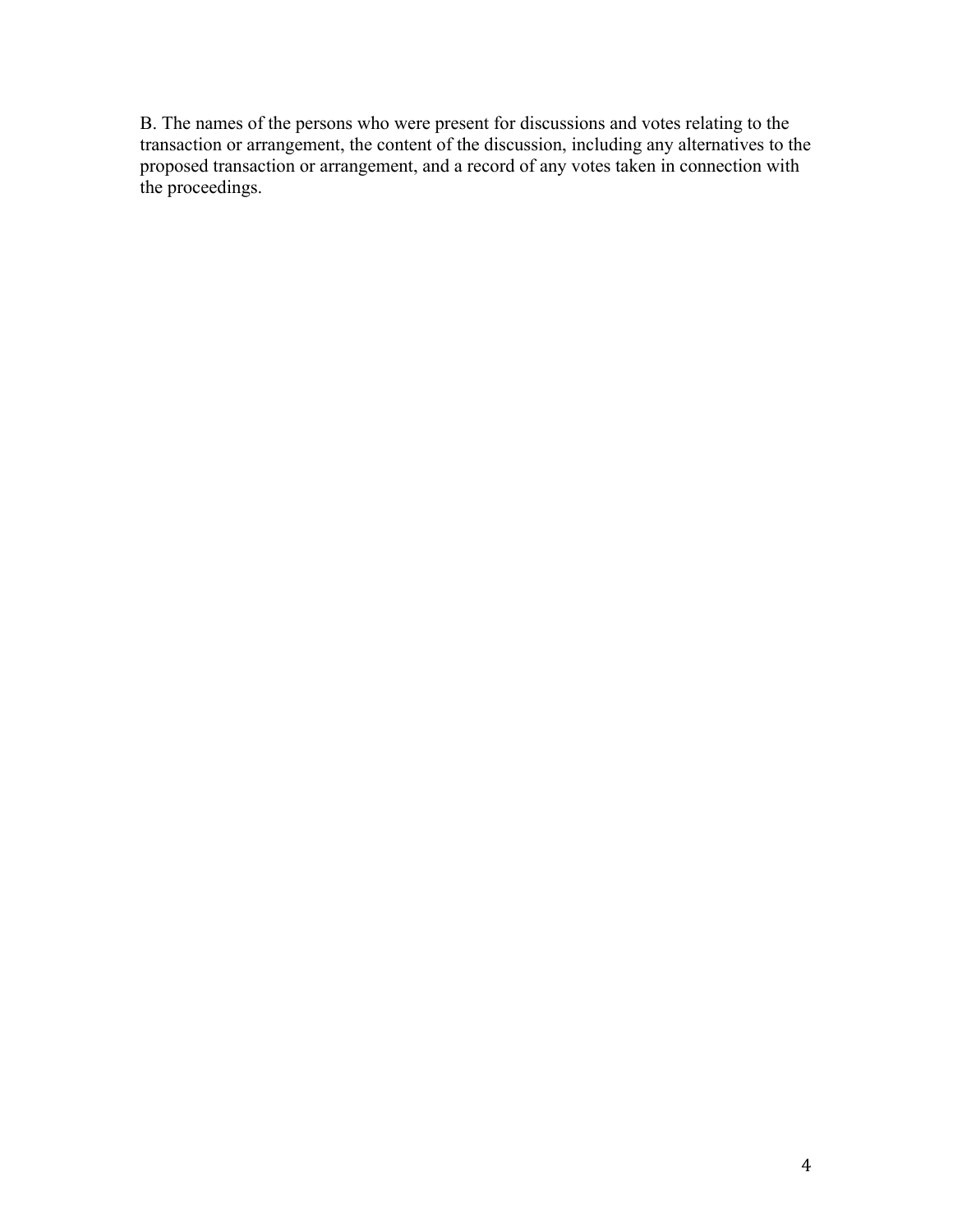### CONFLICT OF INTEREST STATEMENT FOR INDIVIDUALS WORKING ON BEHALF OF **TERRA MAR APPLIED SCIENCES, LLC**

I have read the list of illustrative conflict of interest situations and actions on the reverse of this page. I have carefully reviewed my own situations in light of these illustrations. (Check appropriate box below.)

- [ ] To the best of my knowledge and belief, I am involved in no situations or actions that might be regarded as a potential conflict of interest with my anticipated duties with **Terra Mar Applied Sciences, LLC**.
- [ ] It appears that I am involved in some situations or actions that might be regarded as a potential conflict of interest with my expected duties with **Terra Mar Applied Sciences, LLC**. Details of each of these situations and/or actions taken are as follows (if necessary, continue on another sheet).

1.

2.

3.

I agree to notify **Terra Mar Applied Sciences, LLC** promptly, through the designated governing member, if any new situation or action that might be regarded as a potential conflict of interest with my duties with **Terra Mar** were to develop at any time during my work for and on behalf of **Terra Mar**.

| <b>SIGNATURE</b>            | <b>DATE</b> |
|-----------------------------|-------------|
| NAME (Please print or type) |             |
| <b>HOME ADDRESS</b>         |             |